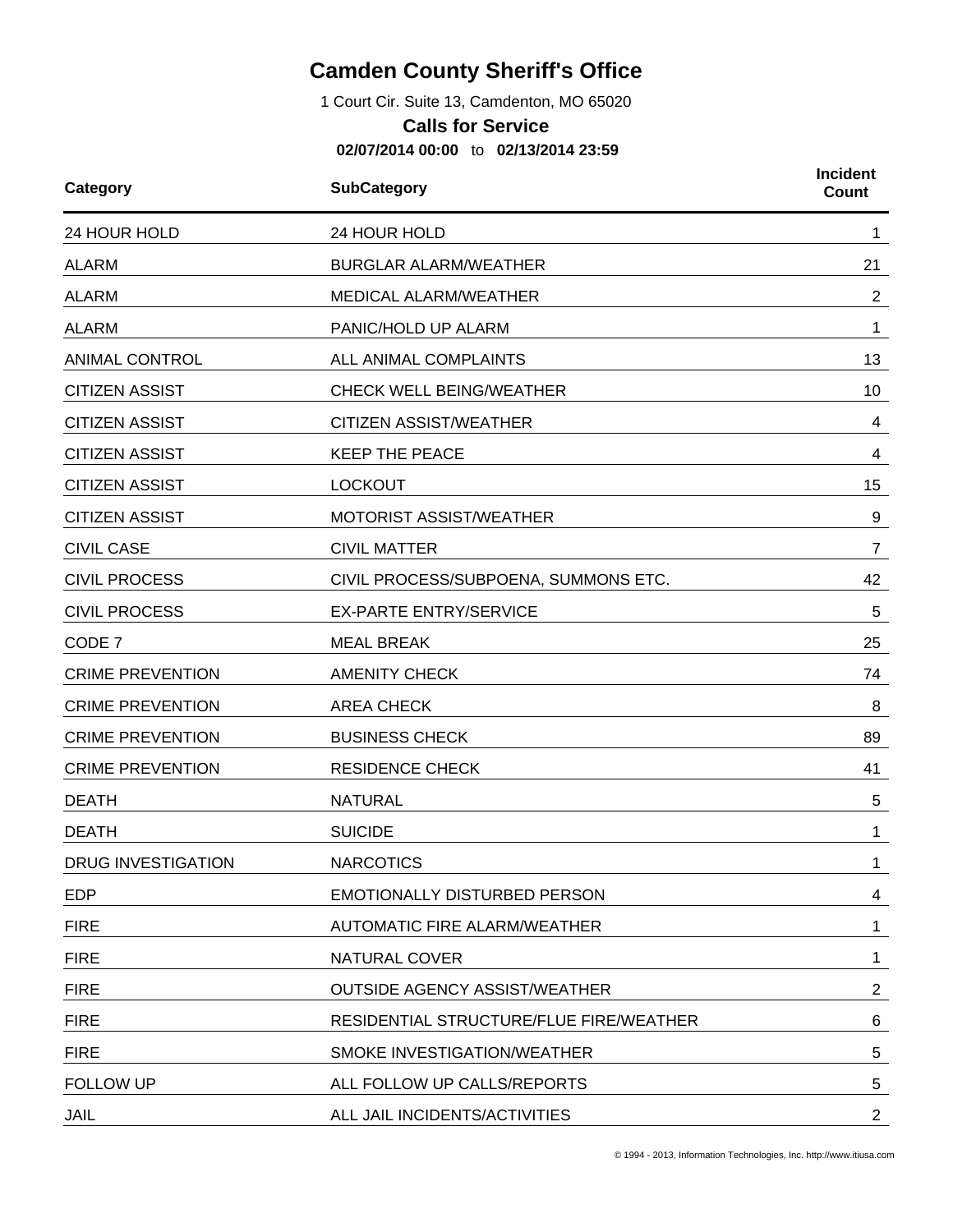| Category                                               | <b>SubCategory</b>                    | <b>Incident</b><br>Count |
|--------------------------------------------------------|---------------------------------------|--------------------------|
| <b>JUVENILE</b>                                        | JUVENILE CALLS/COMPLAINTS             | 8                        |
| <b>MEDICAL</b>                                         | <b>EMERGENCY CONDITION/WEATHER</b>    | 45                       |
| <b>MEDICAL</b>                                         | EMERGENCY-1ST ALARM/WEATHER           | 1                        |
| <b>MEDICAL</b>                                         | NON-EMERGENCY CONDITION/WEATHER       | 1                        |
| <b>MISC</b>                                            | NON-INCIDENTS/TRAINING/REPORT WRITING | 24                       |
| <b>MVA</b>                                             | <b>INJURY/WEATHER</b>                 | 2                        |
| <b>MVA</b>                                             | NON-INJURY/WEATHER                    | 13                       |
| <b>NOISE COMPLAINT</b>                                 | <b>ALL TYPES</b>                      | 1                        |
| <b>OTHER</b>                                           | UNCLASSIFIED CALLS                    | $\overline{2}$           |
| <b>OUTSIDE AGENCY ASSIST</b>                           | ASSISTING OTHER AGENCIES              | 14                       |
| <b>OUTSIDE AGENCY ASSIST</b>                           | <b>DFS INVEST ASSIST</b>              | 6                        |
| <b>PERSONS</b>                                         | CHILD ABUSE/NEGLECT                   | 1                        |
| <b>PERSONS</b>                                         | <b>DISTURBANCE</b>                    | 4                        |
| <b>PERSONS</b>                                         | DOMESTIC VIOLENCE CALLS               | 8                        |
| <b>PERSONS</b>                                         | <b>HARRASMENT</b>                     | 7                        |
| <b>PERSONS</b>                                         | PEDESTRIAN CHECK                      | $\overline{7}$           |
| <b>PRISONER</b>                                        | <b>TRANSPORT</b>                      | $\overline{7}$           |
| <b>PROPERTY CRIMES</b>                                 | <b>BURGLARY</b>                       | 7                        |
| PROPERTY CRIMES                                        | LARCENY/STEALING                      | 10                       |
| <b>PROPERTY CRIMES</b>                                 | <b>TRESPASSING</b>                    | $\overline{2}$           |
| SPECIAL DETAIL                                         | <b>SPECIAL DETAIL</b>                 | 4                        |
| <b>SUSPICIOUS ACTIVITY</b>                             | <b>ALL TYPES</b>                      | 22                       |
| <b>TRAFFIC</b>                                         | ABANDONED VEHICLES/WEATHER            | 2                        |
| <b>TRAFFIC</b>                                         | <b>C&amp;I DRIVING COMPLAINTS</b>     | 11                       |
| <b>TRAFFIC</b>                                         | ROAD HAZARD/BLOCKED-/WEATHER          | 5                        |
| <b>TRAFFIC</b>                                         | <b>TRAFFIC STOPS</b>                  | 114                      |
| <b>VEHICLE</b>                                         | <b>CHECK/WEATHER</b>                  | 5                        |
| <b>VEHICLE</b>                                         | <b>VEHICLE MAINTENANCE</b>            | 3                        |
| <b>WARRANT</b>                                         | <b>ARREST WARRANT</b>                 | 24                       |
| <b>WARRANT</b>                                         | <b>SEARCH WARRANT</b>                 | 1                        |
| <b>WATER</b>                                           | <b>WATER RELATED COMPLAINTS</b>       | 1                        |
| <b>WEATHER</b><br><b>Total Number of Calls:</b><br>768 | <b>WEATHER RELATED CALL</b>           | $\mathbf{2}$             |